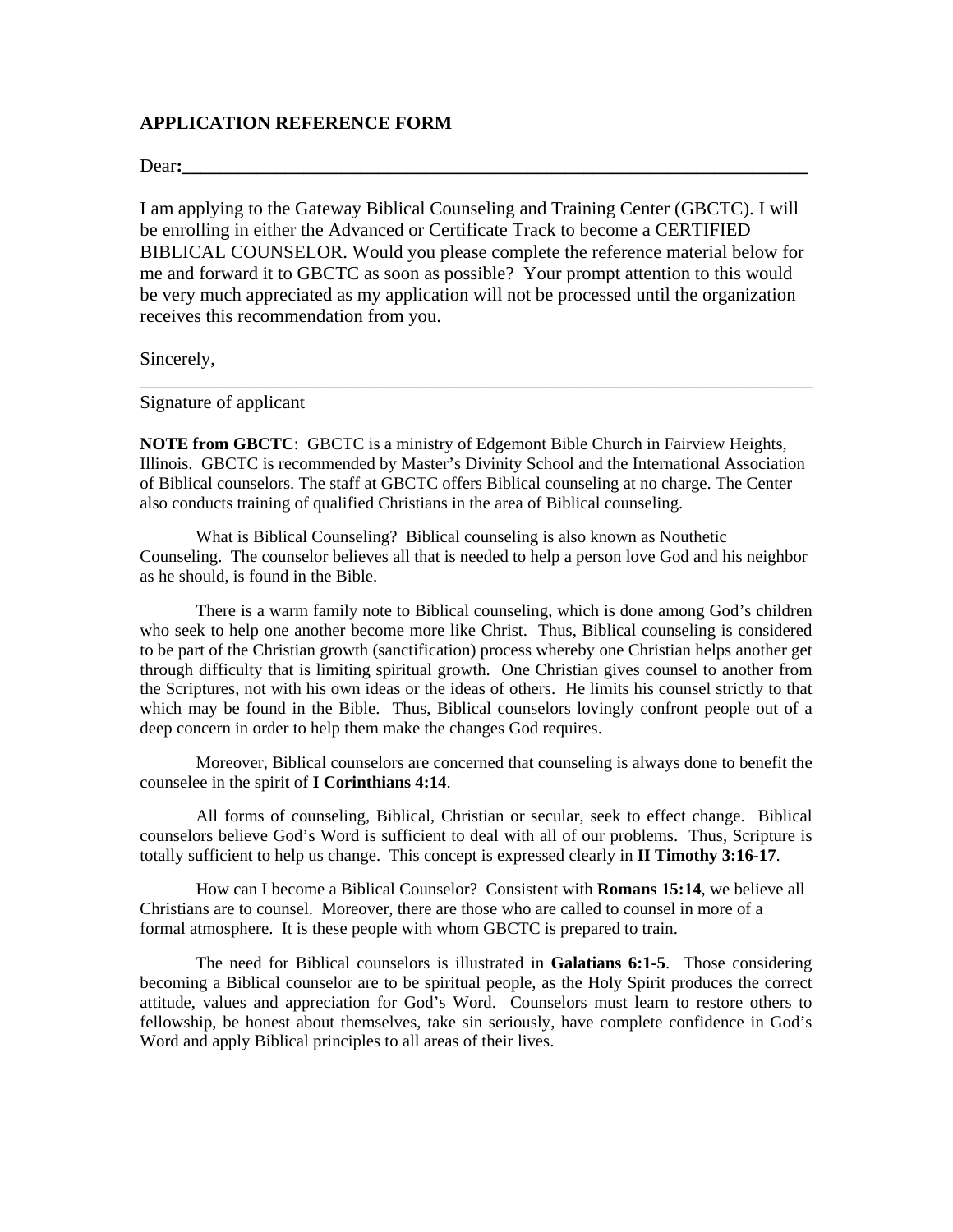Training to become a Biblical counselor must then be geared toward applying God's Word in the life of the counselor as well as the ability to teach or convey those principles to others.

GBCTC is concerned that the certified counselor be a person of godliness, purity, and of strict integrity. The process of certification can only be as good as you make it by careful, candid, and truthful reporting.

PLEASE RETURN THE COMPLETED REFERENCE WITHIN A WEEK. YOUR COOPERATION WILL BE VERY MUCH APPRECIATED.

## **CONFIDENTIAL**

| PERSON COMPLETING THIS REFERENCE:                                                |                 |  |
|----------------------------------------------------------------------------------|-----------------|--|
|                                                                                  |                 |  |
| Applicant's Name:                                                                |                 |  |
| Reference's Name:                                                                |                 |  |
|                                                                                  |                 |  |
| <b>Street Address:</b>                                                           |                 |  |
|                                                                                  | $State:$ $Zip:$ |  |
| Telephone: Office: () _______________________Home: () __________________________ |                 |  |
|                                                                                  |                 |  |

#### **Filling Out the Questionnaire**

*Read each question carefully and then circle the number that best represents the applicant. This list is based on I Timothy 3:1-7 & Titus 1:5-9. A Biblical counselor needs to have those qualifications as the Pastors and leaders are called to counsel.* 

**Demonstrates a good reputation among fellow believers and non-Christians.**  Disqualified 1 2 3 4 5 6 7 Excellent

**Demonstrates faithfulness in relationship with his/her spouse.**  Disqualified 1 2 3 4 5 6 7 Excellent

**Demonstrates sharing of his/her resources with others.**  Disqualified 1 2 3 4 5 6 7 Excellent

**Able to communicate Biblical truth.**  Disqualified 1 2 3 4 5 6 7 Excellent